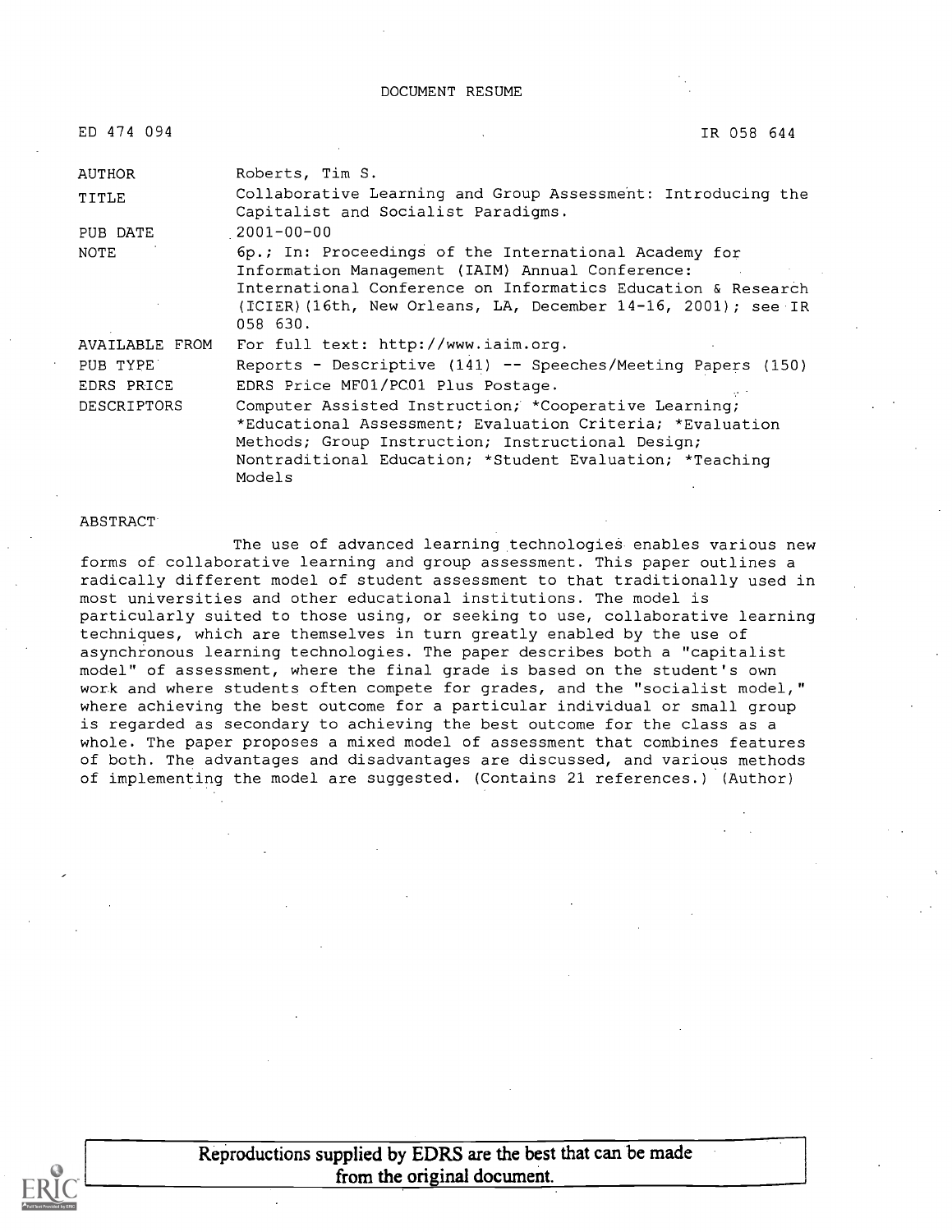## COLLABORATIVE LEARNING AND GROUP ASSESSMENT: INTRODUCING THE CAPITALIST AND SOCIALIST PARADIGMS

4

PERMISSION TO REPRODUCE AND DISSEMINATE THIS MATERIAL HAS BEEN GRANTED BY

ED 474 094

1

Tim S. Roberts Central Queensland University

T. Case

TO THE EDUCATIONAL RESOURCES INFORMATION CENTER (ERIC)

ABSTRACT

CENTER (ERIC) This document has been reproduced as received from the person or organization originating it.

U.S. DEPARTMENT OF EDUCATION Office of Educational Research and Improvement EDUCATIONAL RESOURCES INFORMATION

Minor changes have been made to improve reproduction quality.

Points of view or opinions stated in this document do not necessarily represent official OERI position or policy.

The use of advanced learning technologies enables various new forms of collaborative learning and group assessment. This paper outlines a radically different model of student assessment to that traditionally used in most universities and other educational institutions. The model is particularly suited to those using, or seeking to use, collaborative learning techniques, which are themselves in turn greatly enabled by the use of asynchronous learning technologies. The advantages and disadvantages of the assessment model are discussed, and various methods of implementing the model are suggested.

#### INTRODUCTION

Suppose that the instructor has a choice of two possible models of course delivery, and can reasonably predict in advance that if the first is employed, then 80% of students will pass, with varying grades (A, B, C, D etc), and that 20% of students will fail; and that if the second is employed, all 100% will pass, but mostly with low pass grades (Cs and Ds). Suppose further that the grades are actually a true and accurate reflection of the students' learning. Which model should be preferred, and why?

This is not a question that has been much debated in the literature, and the correct answer is not obvious. For example, suppose the former is preferred. Would the decision be different if the latter were to produce mainly Bs and Cs instead of Cs and Ds? What if the former produced only 70% passes? 60%? And so on.

The mean or median grade could be used to prefer one method over the other. If these are roughly the same in the two models, however, that cannot assist the decision. In such cases the former method, with a variety ofgrades is often preferred perhaps because that is less likely to be questioned at subsequent examiners meetings!

At some point, however, a decision m ay have to be made between encouraging a variety of grades (usually considered a good thing) and increasing the number of students achieving passing grades (also usually considered a goo d thing).

#### THE CAPITALIST MODEL OF ASSESSMENT

There is no such thing as a standard method of assessment common across university courses. Rather, methods of assessment vary enormously from course to course, subject to subject, and university to university. For example, assessment may be comprised entirely of an end-of-term examination, or may be comprised of a number of assignments plus an end- of- term examination, or a number of assignments only. Assignments can be theoretical or practical in nature. The end-of-term examination may be open book, or closed book, or of a take-home type. All assignment items may count towards the fin al grade, or only a selection. And so on through many other possible variations.

Nevertheless in all of these cases the final grade is usually based on the student's own work, as demonstrated in one form or another throughout the

2 BEST COPY AVAILABLE

Proceedings of the 16<sup>h</sup> Annual Conference of the International Academy for Information Management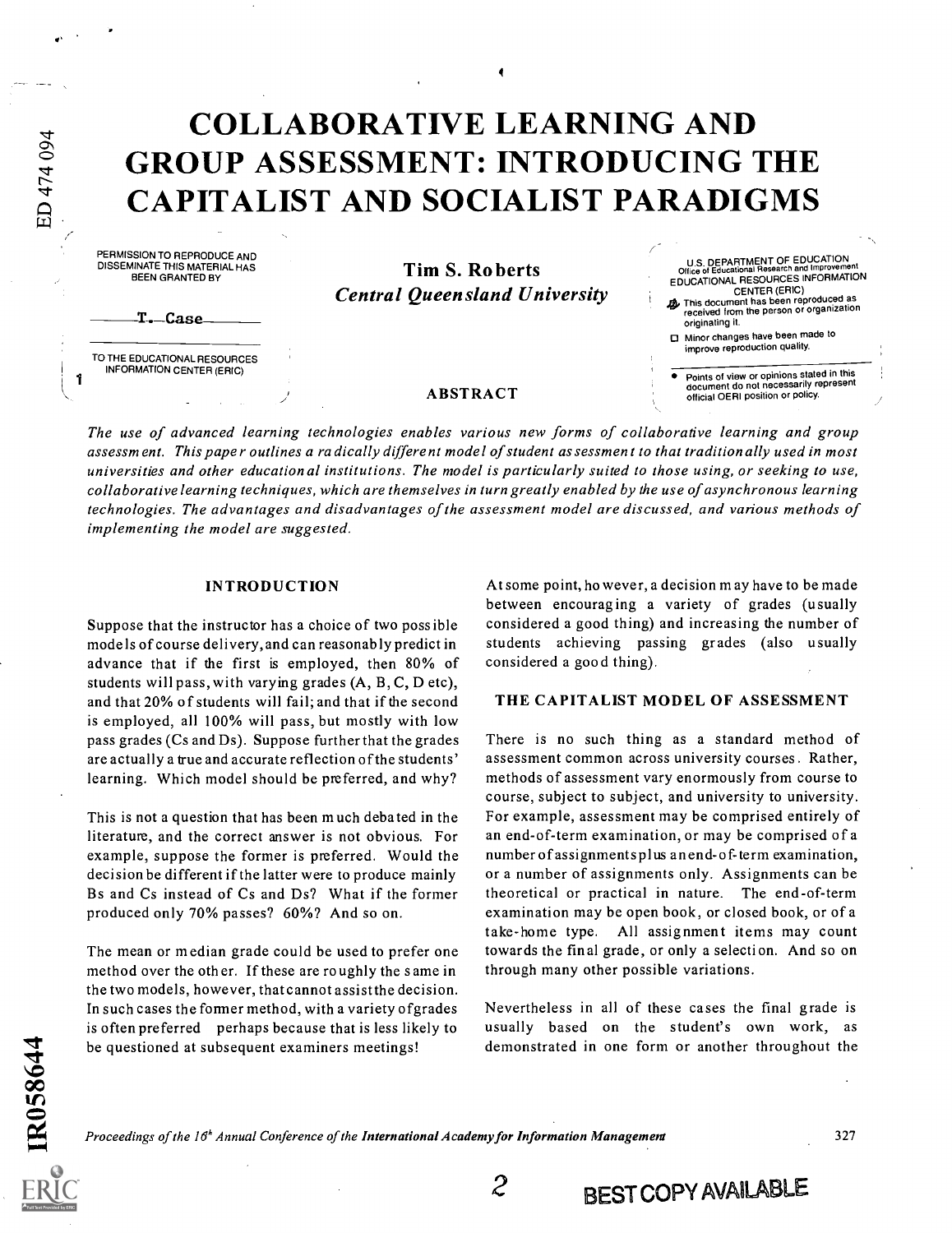course. Students often "compete for grades even when assessment is criterion-based, and no element of competition actually exists.

In what follows, this will be referred to as the capitalist mode I of assessm ent.

### COLLABORATIVE LEARNING AND THE CAPITALIST MODEL

Collaborative learning is hardly a new topic. The importance and relevance of social interaction to an effective learning process has been stressed by many theorists from Vygotsky [18], through advocates of situated learning such as Lave and Wenger [10], and has been confirmed by many more recent researchers and practitioners, such as Kagan [7] and Johnson and Johnson [6].

An up-to-date review of the research and the long history of peer/collaborative leaming can be found in [11]. A small but select annotated bibliography on collaborative learning can be found at [12], while an excellent list of strategies and tips for those interested in introducing collaborative le arning can be found at [2].

Salomon [17] amongst others has pointed out that despite the mass of literature praising collaborative learning, teams very frequently do not work well, and lists as common problems the "free rider effect [9], the "sucker effect [8],the "status sensitivity effect [3],and the "ganging up on the task phenomenon  $[16]$ .

The use of collaborative learning tec hniques specifically within certain topic areas has not received much attention, though definite benefits have been found, for example, with their use in the teaching of a computer science curriculum [21].

This paper extends the top ic of collaborative learning, to include, as an integral component, group assessment. Webb [19] lists six positive reasons for employing some form of group a ssessm ent. It is suggested here that there may also be other more important reasons specifically, that its use can have a significantly positive effect on the learning outcomes o f the students.

### FROM COLLABORATIVE LEARNING TO GROUP ASSESSMENT

It is important at the outset to distinguish collaborative learning from group assessm ent. There are a number of forms of collaborative learning that can be used, from small informal group discussions where the groups vary from week to week, through to formal group projects where the groups remain fixed throughout the term.

Even in such cases, assessment may still be carried out on a completely individual basis.

Where this is not the case, and some form of group assessment has been used, many schemes have been devised to try to award appropriate grades to particular individuals for example, by dividing the group work into separate item s for which a particular individual is responsible, or by having the group members report on who provided the most input within the group, or a variety of other factors.

One particularly noteworthy case of implementing collaborative learning in an asynchronous learning environment is the so-called "radical model [13,14,15]. The radical model dispenses with traditional face-to-face teaching almost entirely, and places the emphasis on the students themselves to learn within a group setting, using the Web for resource material and email discussion groups for communication and presentation of assessment items, with the instructorproviding guidance and feedback as required.

At the beginning of the course, the instructor random ly assigns students into groups. Each group is assigned one of the weekly topics, and has to make a single online presentation. Students are assessed not just for their group's presentation but also for their comments about other presentations. Each group presentation is also assessed on the quality of the discussion that follows. Typically, by the end of semester, students will have received over 100 inputs on their work from other students in the group, other groups, and the ins tructor.

In the last week of term, students are invited to submit a recommendation in writing on each other's group performance. The instructor considers any such recommendations when allocating individual marks for group performance to members of the group. A student that a group decides did not contribute sufficiently may as a result suffer a reduction in mark.

Different assessment criteria may be used for example, for the electronic presentation, clarity and structure of presentation, originality of ideas, and ability to substantiate arguments by relevant data; for other contributions, understanding the arguments that are

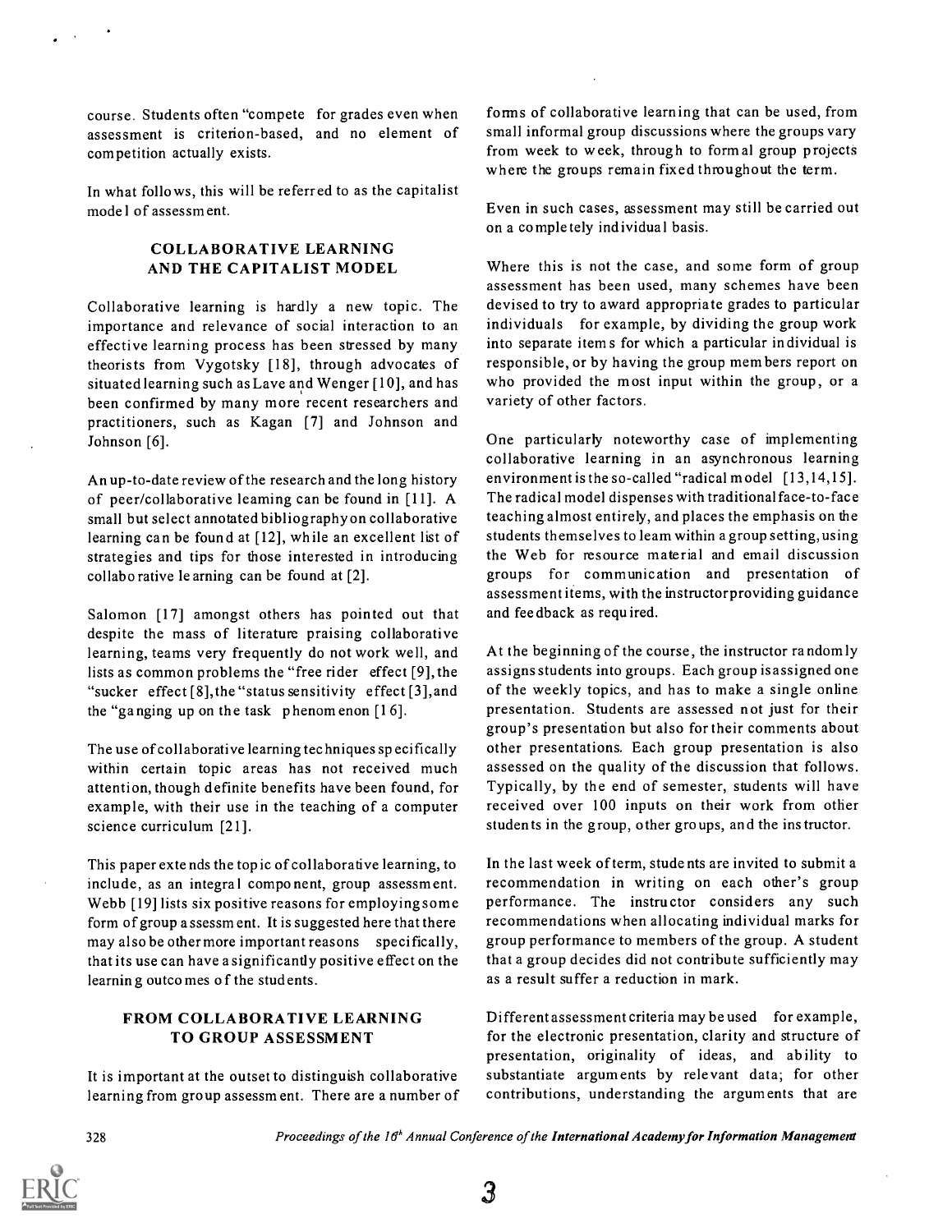made by other presenters, linking them to the relevant literature, and making pertinent critical comm ents about these arguments.

The students' final marks are based on a combination of their group work throughout the semester, and their performance in an end-of-semester examination.

In common with some other forms of collaborative learning, the radical model points the way towards other possible forms of assessment in an asynchronous learning environment. However, as presently constituted, the model still represents an example of the capitalist model of assessment, since the grade awarded is based on the standard paradigm of attempting to assess the individual's own efforts, even within the context of an online collaborative learning environment.

### THE SOCIALIST MODEL DESCRIBED

In the socialist model of assessment, achieving the best outcome for a particular individual or small group of individuals is regarded as secondary to achieving the best outcome for the class as a whole.

In all instantiations of the socialist model, effort is expended in ensuring that the most able students assist the least able. In this way, knowledge and skills can be successfully passed on outside the presence real or virtual of the instructor.

This is often achieved via various forms of collaborative learning, where it is hardly controversial. To incorporate the same philosoph y into group assessment is, however, another matter.

At its minim alist, this philosophy can mean dividing the class into groups, and assessing each group as a whole, without attempting to differentiate the grades of the individuals within the group. Providing this strategy is made clear at the start of the process, it is clearly in the best interests of the individuals within the group to ensure that the group as a whole performs to the best of its ability. Unfortunately, this is often achieved in practice by one or two mem bers of the group performing the bulk of the work, and in such cases it is common for the weakest members of the group to learn little or nothing [8,9].

Other strategies can be employed to overcome this difficulty, however. The first is to make it known that one or more member(s) of the group will be chosen at random to represent that group in each item of assessment, be that a written test of some sort, or an oral examination, or whatever. Another strategy is to let it be known that the instructor will deliberately select the member(s) of the group perceived to be weakest in that subject area on each occasion. In either event, all members of the group are awarded the m arks attributable to the selected mem ber(s).

Hence there is enormous incentive for skills to be passed amongst the group. To avoid any "rigging of the system, students who withdraw prior to an assignment task should not be eligible for any mark for that assignment, while all other members should receive equal marks.

What if one or more members of a group are particularly weak? This unfortunate, but not uncommon, situation can be reme died in part by ensuring that the mem bership of each group is changed for each assessment item.

Another factor that can be varied is the allocation of students into groups. For example, whether to (a) let groups decide membership for themselves, or (b) random ly allocate students to groups, or (c) allocate students to groups according to some prearranged strategy. The composition of each group plays a far greater role within socialist mode is of assessment, and so this decision assumes some importance.

In (a), the socialist model is mitigated to some extent, since there is some evidence that the most able students will seek to group themselves together by choice, leaving the lesser able to form their own groups. In such cases, the final range of grades is likely to be not dissimilar from a standard cap italist model.

In (b), the random option, the socialist model is likely to work best since both the perception and the reality is that one's fellow group members are there as a result of the luck of the draw. It is therefore incumbent on each group to work together as best as it can.

The danger with (c) is that, whatever strategy is employed, the final group structure can be perceived as having been deliberately set up to advantage or disadvantage certain students. It is therefore a high-risk strategy for the instructor, even if the method of selection is made transparent.

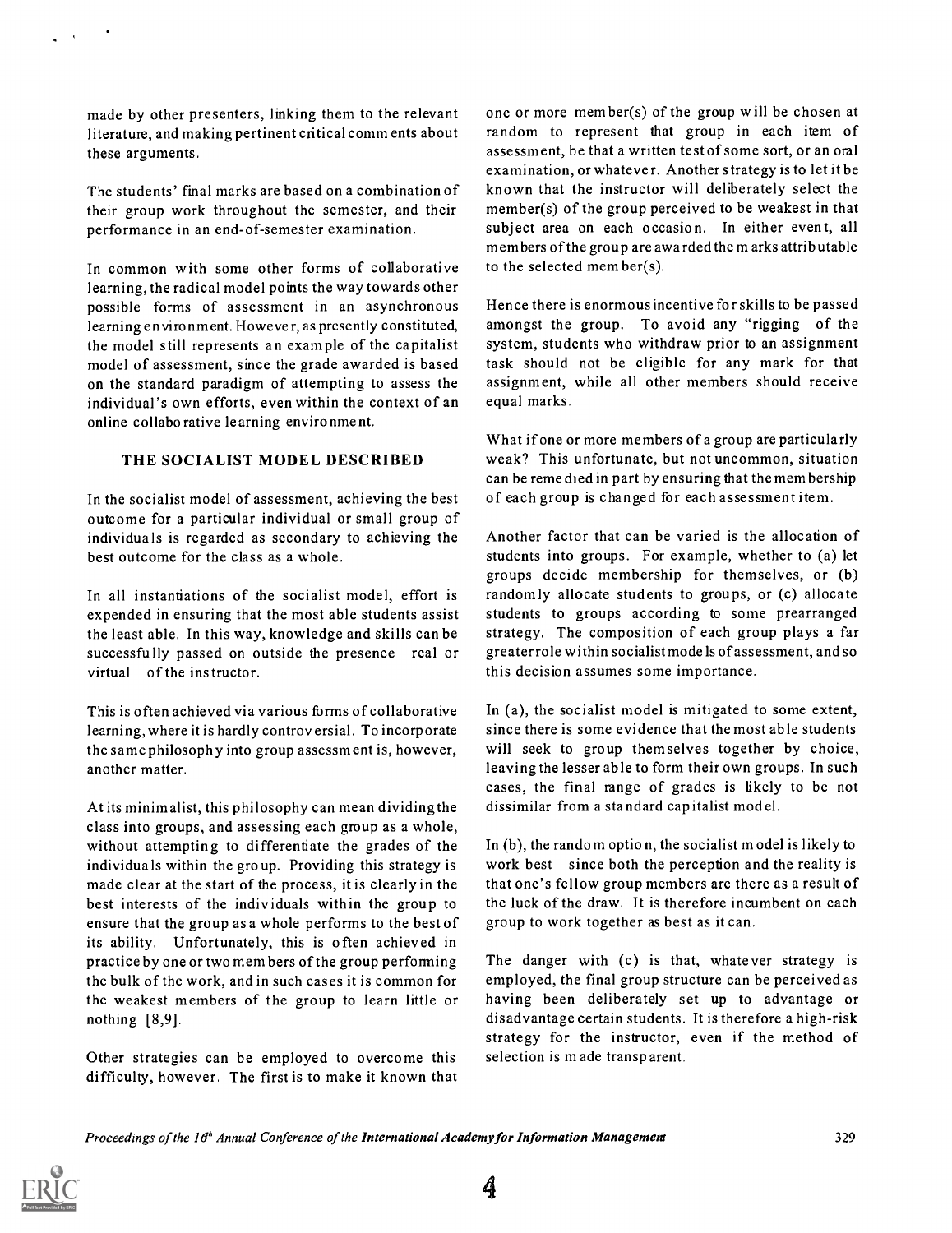#### ADVANTAGES OF THE SOCIALIST MODEL

The socialist model has so far been suggested primarily as a means of assisting the lesser-able students to achieve better grades than might otherwise be expected; and it has been implied that this usually occurs at the expense of exceptional grades for those more able.

However, it is quite possible that the socialist model of group assessment might in fact advantage all students. It is often said by academics and instructors generally that the best way to learn a subject is to teach it, and for good reason when teaching, one needs to gain a thorough knowledge of the subject, not only to prepare material, but also to be able to answer questions confidently. No matter how good the preparation on the part of the instructor, further questions will almost inevitably arise during the course of instruction, thus leading to an even better understanding.

It seems naive in the extreme to assume a similar process will not occur when the students themselves take on the role of instructors to other students within their group. Thus, it can be expected that in many cases the socialist model of assessment will increase the learning of all students within the group, and not just those who are least able to learn for themselves. This conclusion seems to be supported by previous research in this area.

For example, Webb and Sugrue [20] report that "amongst groups with above-average students ....the higher level of discussion translated into an advantage in [1] the achievem ent tests for the below -average students (in those groups) , both when they were tested on a group basis and also individually. On the other hand, "high ability students performed equally well in heterogeneous [2] groups, homogeneous groups, and when they worked alone. Both of these results have also been shown in different contexts by other researchers [1,4,5].

#### THE MIXED MODEL

Despite the possible advantages listed so far, it is unlikely that many instructors will be prepared to embrace the socialist model whole-heartedly, for fear of falling foul of either aggrieved students or institutional procedures, or both.

There is a half-way house, however: in a mixed model of assessm ent, the pure socialist model is com bined with the capitalist model. For example, one valid mixed model would be for each student's final grade to be

dependent upon a number of group assessments throughout the semester, and an individual examination. Clearly in such cases the weighting of each can be easily varied from zero to one hundred per cent, thus allowing the instructor to select the appropriate mix with which they feel most comfortable.

#### **SUMMARY**

A non-standard model of student assessment has been described, which is best suited to those courses where collaborative learning is already in use or is being seriously considered.

It is of course of vital importance that the students be made fully aware from the commencement of the subject as to the assessment model to be employed, and understand its implications for the class as a whole and for themselves as individuals. The use of a form of the socialist model described here can then be expected to benefit the less-able students, resulting in an increase in the percentage of students able to achieve passing grades.

Since a shift to the socialist paradigm may seem too radical a step for many instructors, a mixed model has been described which m ay enable experimentation, and hence the gathering of empirical results in this area.

#### **REFERENCES**

- [1] Azmitia, M. (1988). "Peer Interaction and Problem Solving: When Are Two Heads Better Than One? Child Development 59, 87-96.
- Davis, B. G. (1999). "Collaborative Learning: Group Work and Study Teams. In Tools for Teaching, University of California at Berkeley, available on the web at http://uga.berkeley.edu/ sled/bgd/c ollaborativ e.html.
- [3] Dembo, M. H., and McAuliffe, T. J. (1987). "Effects of Perceived Ability and Grade Status on Social Interaction and Influence in Cooperative Groups. Journal of Educational Psychology, 79, 415-423.
- [4] Hooper, S. and Hannafin, M. J. (1988). "Cooperative CBI: The Effects ofHeterogeneous Versus Homogeneous Grouping on the Learning of Progressively Complex Concepts. Journal of Educational Computing Research, 4, 413-424.

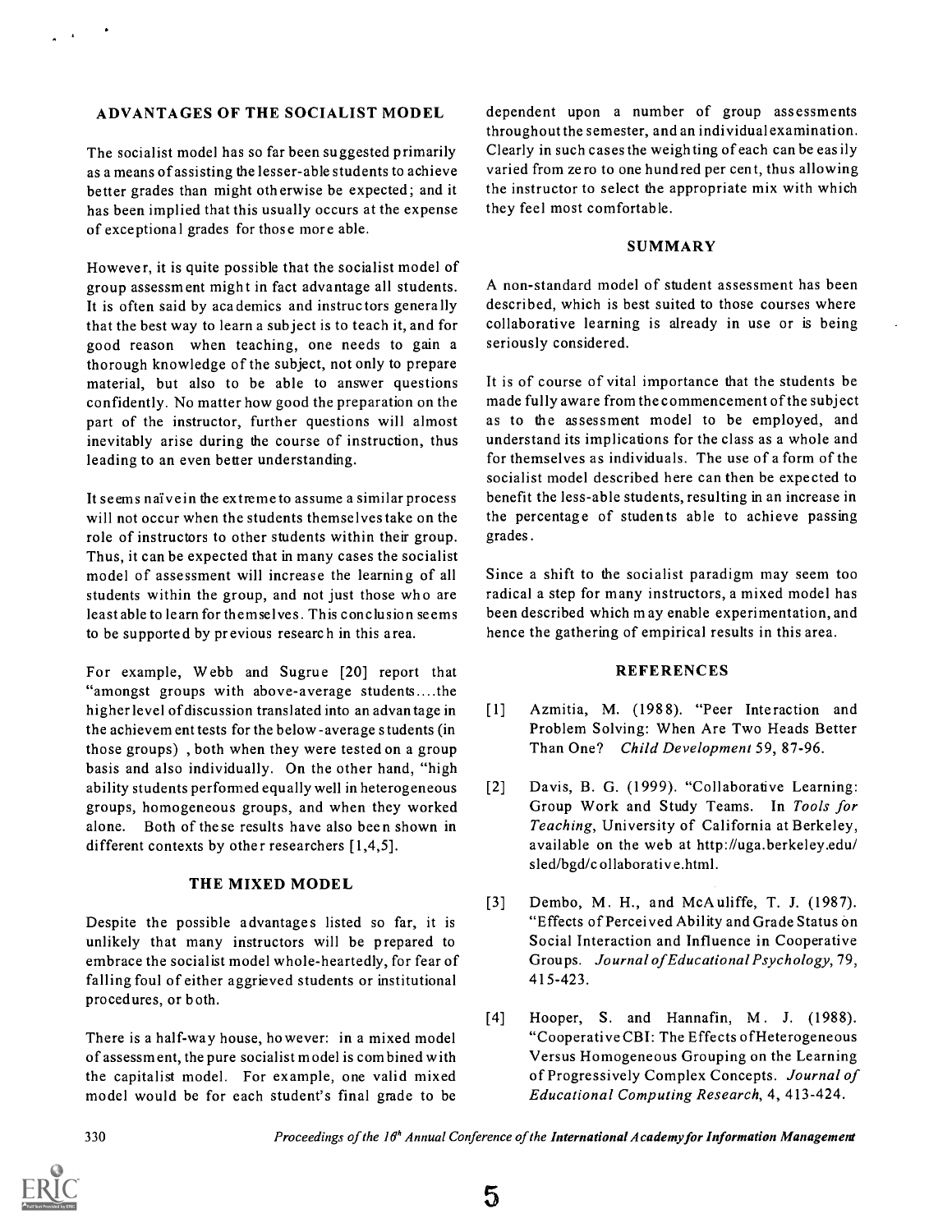- [5] Hooper, S., Ward, T. J., Hannafin, M. J., and Clark, H. T. (1989). "The Effects of Aptitude Composition on Achievement During Small Group Learning. Journal of Computer-Based Instruction, 16, 102-109.
- [6] Kagan, S. (1997). Cooperative Learning. San Juan Capistrano, CA: Kagan Cooperative Learning.
- [7] Johnson, D. W. and Johnson, R. T. (1998). Learning Together and Alone: Cooperative, Competitive, and Individualistic Learning, Allyn & Bacon.
- [8] Kerr, N. L. (1983). "Motivation Losses in Small Groups; A SocialDilemma Analysis. Journal of Personality and Social Psychology, 45, 819-828.
- [9] Kerr, N. L., and Bruun, S. E. (1983) "Dispensability of Member Effort and Group Motivation Losses: Free Rider Effects. Journal of Personality and Social Psychology, 44, 78-94.
- [10] Lave, J. and Wenger, E. (1991) Situated Learning: Legitimate Peripheral Participation. Cambridge, UK: Cambridge University Press.
- [11] McKeachie, W. J. (1999). Peer Learning, Collaborative Learning, Cooperative Learning, in Teaching Tips: Strategies, Research, and Theory for College and University Teachers,  $10^{th}$  ed., 158-166. Boston: Houghton Mifflin.
- [12] Planck, K. M., Enerson, D. M., and N eill Johnson, R. (1999). Collaborative Learning: A Selected and Annotated Bibliography. Available on the World Wide Web at http://www.psu.edu/ celt /clbib.htm I.
- [13] Roberts, T., Jones, D. and Rom m, C. T. (2000). "Four Mode is of On-line Delivery. Proceedings of the Technological Education and National Development (TEND2000) Conference, Abu Dhabi, UAE, April 8-11, 2000.
- [14] Romm, C. T. and Taylor, W. (2000) "Thinking Creatively about On-line Education. In M. Khosrowpour (ed.) Challenges of Inform ation Technology Management in the  $21^{st}$  Century (pp 1167-1169). Hershey, PA: Idea Group Publishing, IRMA Conference, Anchorage, USA, pp. 30-34.
- [15] Romm, C. T. and Taylor, W. (2000). "On-line Education: A Radical Approach. Americas Conference on Information Systems, Long Beach California, August 10 -13, 2000 (CD ROM).
- [16] Salomon, G., and Globerson, T. (1987). "When Teams Do Not Function the Way They Ought to. International Journal of Educational Research, 13, 89-100.
- [17] Salomon, G. (1992). "What Does the Design of Effective CSCL Require and How Do We Study Its Effects. ACM Conference on Computer Supported Collaborative Learning, ACM Press, 1992, Vol 21 #3.
- [18] Vygotsky, L. S. (1978). Mind in Society: The Development ofHigher Psychological Processes. Cambridge, MA: Harvard University Press.
- [19] Webb, N. (1993). "Collaborative Groups Versus Individual Assessment in Mathematics: Group Processes and Outcomes. CSE Technical Report 352, University of California, Los Angeles.
- [20] Webb, N., and Sugrue, B. (1997). "Equity Issues in Collaborative Group Assessment; Group Composition and Performance. CSE Technical Report 457, University of California, Los Angeles.
- [21] Wills, C., Deremer, D., McCauley, R., and Null, L. (1999). "Studying the Use of Peer Learning in the Introductory Computer Science Curriculum. Computer Science Education, Vol. 9, No. 2 August.